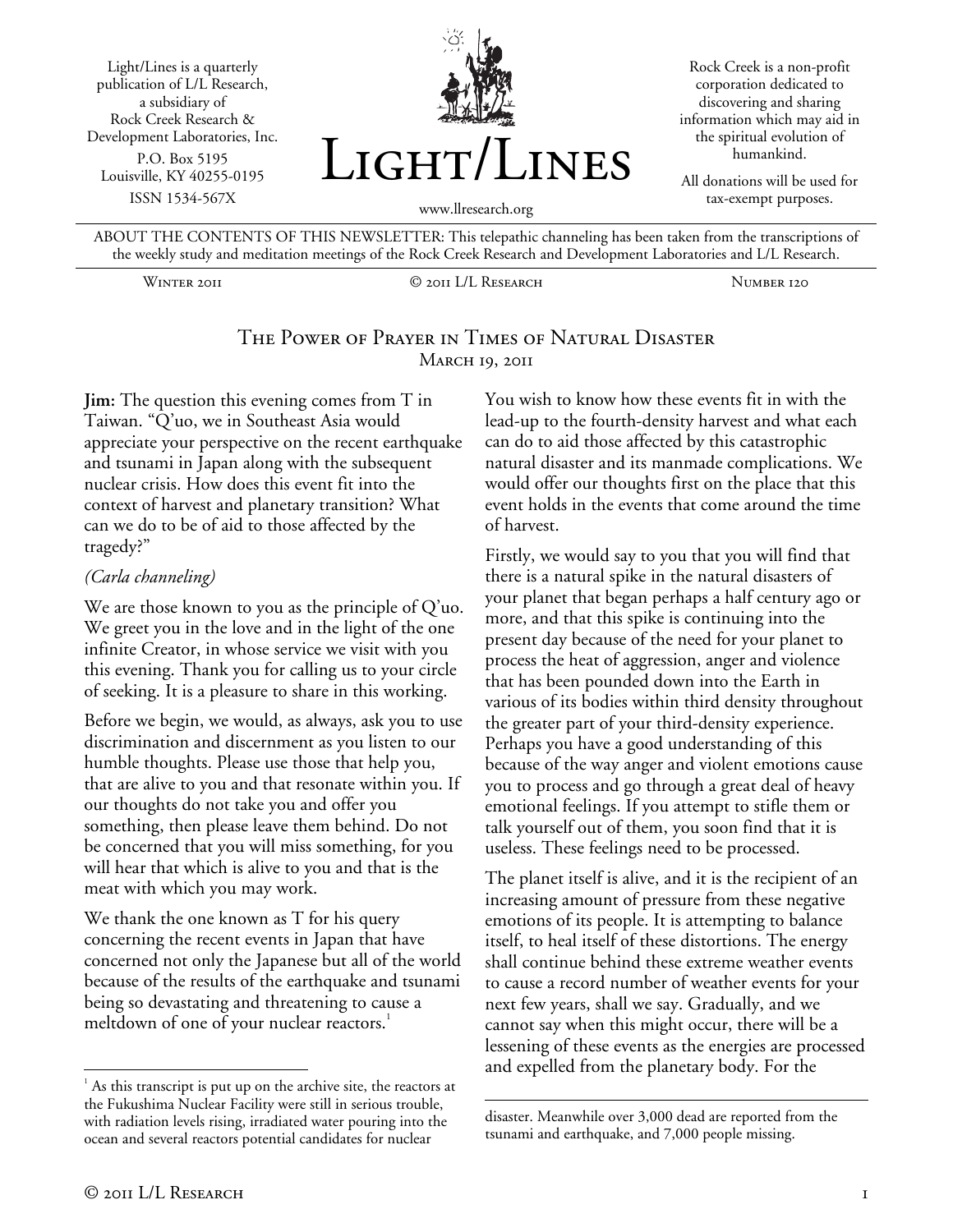present, however, the experience of those in Japan is as one with other places upon Planet Earth that have experienced the damage caused by extreme events. We find in this instrument's mind the examples of the earthquake in Haiti, the earthquake in China, and the hurricane in North America in New Orleans and that area.

In a way, we give you not what you would consider good news, but what you might consider devastating news: that there is no quick end to the extreme weather emergencies that you may expect. The good news, my friends, is, however, that by this means, the Earth is enabling the vast majority of all human beings to dwell in peace and in safety, rather than there being one global catastrophe that would cause the planetary population of humans to be destroyed.

The reason for this gradual lessening of the pressures within your planet rather than one great polar shift that would eliminate the second- and third-density populations of Planet Earth, or at least the great bulk of them, is the work of organizations and groups such as this one and many, many others. Your people have banded together in spiritually oriented groups whose goals are to serve the Creator by serving each other. The tribe of humankind is more and more awakening to the possibilities of the evolution of the spirit. And this increasing desire to serve has brought people together into groups that respond to the less fortunate developments upon your planet with the balm of their light and their prayers and their loving thoughts. We indeed thank those who are engaged in such groups and who are proactively sending light and love to all those places and all those entities who need the balm of that light and that love.

The second part of your query, my brother, had to do with what you can do in response to the catalyst of this great catastrophe. In order to respond to that we would offer you some thoughts upon the concept of prayer.

It is easy for people to say, "I will pray for you," when they hear challenging news about a friend or loved one. Yet behind the glib words and the good intentions, there lies a great area of potentially transformative energy.

We say it is "potential transformative energy" because it takes the setting of the intention by an entity with self-awareness and choice to activate the

intention of prayer. Yet when that intention is set, and when the entity moves into that environment called "the inner room"<sup>2</sup> where the Creator and you are tabernacling and the spirit rests upon you, prayer is powerful.

It is difficult for entities who work with what they can see and hear with their five senses to imagine what happens when you pray because it cannot be seen. Yet when the energy is chosen, intended and offered, it is immediately at the disposal of those entities or situations for which prayer has been offered. It is as though you are sending light from yourself in a literal sense. Those with sensitivity can see it. Indeed, this instrument recently read an account of an entity who was working to become able to travel out of the body. He did so while in a car. He was a passenger in that vehicle and free to work in consciousness. And as his group was traveling down the highway he moved out of his body. He passed an accident where people were hurt and ambulances were called and he wondered what all of the streamers of light were from the passing cars to the affected vehicles. When he was back in his body and analyzing the situation he realized that he had seen the prayers of all those who gave a thought to the accident and offered that thought in sincere and heartfelt prayer.

Yet there is more that you can do than simply praying for those affected in Japan. You may realize that you are one of millions who are sending light to those in Japan and you may consciously ask that your prayers join with those of your fellow human beings. This brings in the doubling effect so that more and more light can be generated from the Creator by your intention.

While you may feel that in the physical sense there is nothing you can do, in the metaphysical sense you are powerful in the situation to affect it for the better. Let your hearts be opened by the courage of the millions of people involved in this disaster. Do not be devastated by their suffering. Simply offer your love and your light and let your prayers move like incense to those who are affected, that the sacred may be all around them and that they may meet

 $\overline{a}$ 2 *Holy Bible*, Matthew 6:6, "But you, when you pray, go into your inner room, close your door and pray to your Father who is in secret, and your Father who sees what is done in secret will reward you."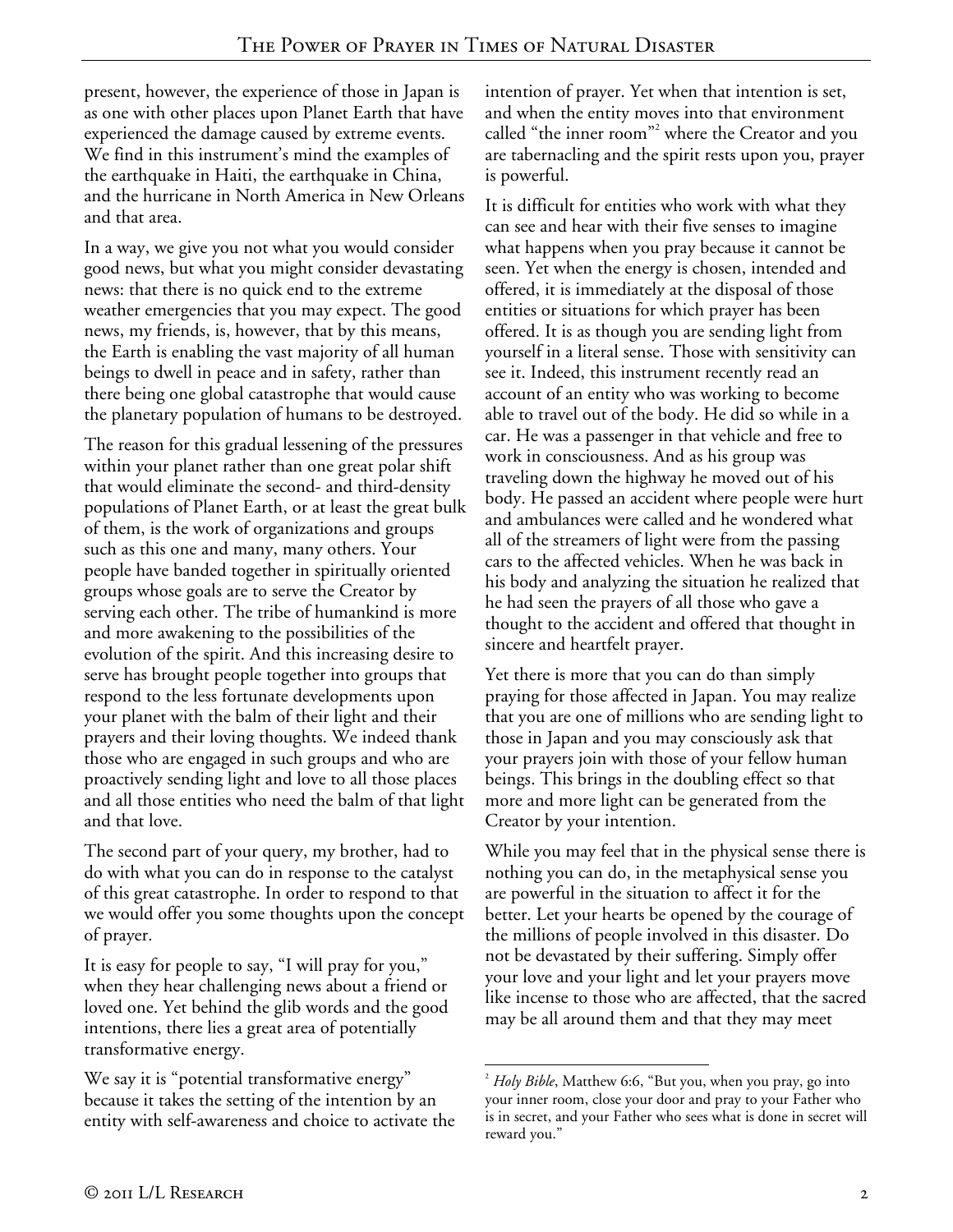those challenges that they face bathed in the radiance of your prayers.

These energies move through many sub-densities and they go where they are needed. So we would suggest, my friends, that you not attempt to direct your prayers, but merely offer them for the greater good. The important thing in prayer, and in all actions that may be considered magical, is that you focus so that your intentions are purified and intensified and so that any insincerity or feelings of low self-worth that may hinder the effectiveness of your prayers be eliminated completely. Perceive yourself as powerful in this situation and use that power to love.

We would ask at this time if any of those present has a follow-up to this query. We are those of Q'uo.

### *(Pause)*

We are those of Q'uo, and are again with this instrument. We perceive that there is no follow-up to the initial query and so we would open this session of working to other questions. May we ask at this time if there is another query for us at this time? We are those of Q'uo.

**R:** I have a personal question, Q'uo. I have listened to a channeling this week about concerning myself and past lifetimes and the one item that came up which I really noticed was about me being part of so many channeling circles where I tend to be part of it to provide some sort of support, is the best as I can describe it, rather than actually being able to translate the thought-concepts into words. As I think about that service, my question for you is, can you comment on it, turn it into a spiritual principle I can use as I look at this dynamic in my life? Because I do want to be of service and also learn my lessons and, as usual, when I come to particular difficulty I am not sure what the lesson is besides being patient and willing to continue. So if you can offer me some thoughts or insights I would appreciate it.

We are those of Q'uo, and thank the one known as R for his query. Although it is a personal question, my brother, we are able to respond because the query has to do with universal energies rather than being that which would cause us to invoke the Law of Confusion.

For those who work with unseen energies in order to serve the Creator by collaborating with those

energies to create material that may be of use to those seeking spiritually, the challenge is always how to ride the waves of energy that are coalescing and dispersing around a particular instant in time and a particular person who is acting as channel in order to maintain a stable environment for reception in translation of concepts.

The entity who has worked to tune itself as a channel, that is, as an instrument for producing thoughts that may be helpful, has certain work that he or she may do in order to maximize stability and accuracy. Instruments may work to tune themselves to be sure that their energy bodies are open and functioning well for doing the work and they are able to challenge the spirits who wish to speak through them in order to ascertain whether or not to accept contact.

Beyond these items, the work of a channel is prey to the vagaries of the movement of frequencies of vibration around the moment and around the self. That work is left to those who serve by stabilizing those energies for the channel. Their work is unseen and often unappreciated by the channels themselves and yet it is vital to the reception of accurate material. Without such batteries the channels are prey to losing the channel or to having that channel transform itself into that of a different contact due to sudden changes in the flux of energies surrounding the moment and the channel.

Consequently, my brother, we may say that those who serve as batteries are as important to the material that is produced as are the channels. This is not particularly helpful to those whose ego is involved and who wish some kind of public credit for their work, yet the work remains vital to the production of good channeling.

We may say, my brother, that those who choose to do this work are often those who have a desire to work behind the scenes and specifically not to get credit on a public level. There are many reasons an entity may choose to serve in this way, chief among them generally being that there is a desire, looking at the balance of many incarnations, to discourage the ego-self or the personality shell, as this instrument would call it, and to encourage total unselfishness of giving service without expectation of return. We congratulate all of those who offer themselves in such service because they are as vital to the work that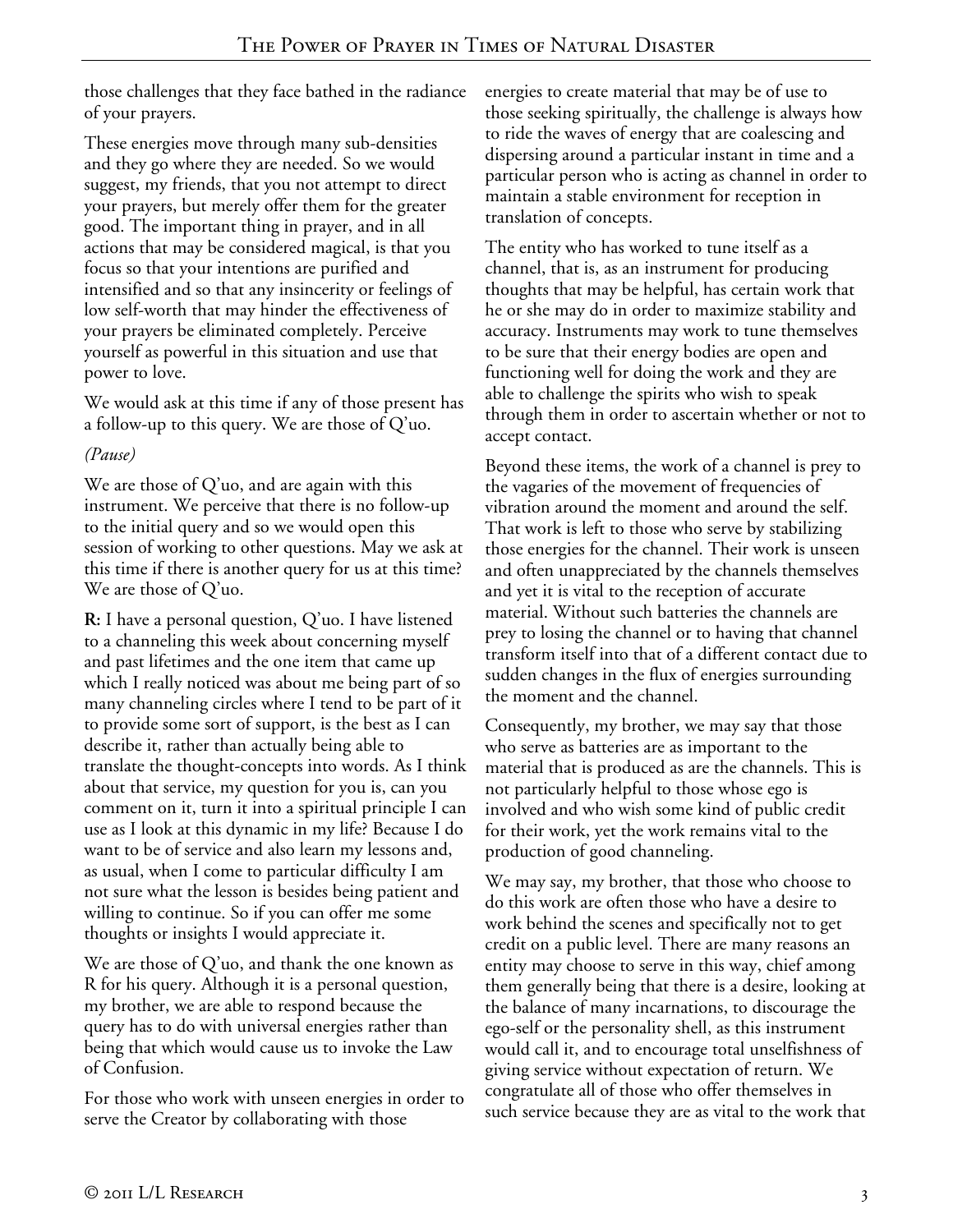we do in collaboration with channels as the channels are themselves.

Further, we would thank all of those who sit in groups such as this one. It too, is sacrificial work in that there is no public acknowledgement of the part that they have played in the production of these words, yet every entity in the channeling circle is a part of the shape and the content of the channeling that occurs during that session of working. The hopes, the hungers, the desires of each person play into our choices of what material to bring forward and what to share, so we thank each, for each of you functions, to a greater or lesser extent, as a battery, smoothing out or evening the flux of energies around the receiving channel.

Each of you is vital to and a necessary part of the channeling process, and when a session is placed, as this instrument would say, online, so that many may read it, it is easy for such readers to think that the channeling is done by the channel alone. Yet the instrument who produces the words is only part of the equation. Thanks are deserved by all of those who take part in the production of these sessions.

May we answer you further, my brother? We are those of Q'uo.

**R:** Thank you Q'uo. Thank you for illuminating the subject. I think that I am one of those who works with the ego part and it is an inspiration to hear from contacts such as yours. I'll just say thank you.

We are those of Q'uo, and we thank you, my brother. May we ask if there is another query at this time? We are those of Q'uo.

**Jim:** *(Reading from a question sent in by a seeker in Portugal.)* A spiritual seeker desires to accelerate the process of polarization in order to reunite with the one infinite Creator. The question is: "Why do we have to hurry to go faster and faster? Why not take as many billions of years as is necessary to reach the One? After all, was it not already said that we have as much time as we might need? Is this a competition of who gets there first? Would you please comment on these thoughts?"

We are those of  $Q'$ uo, and are aware of your query, my brother. In point of fact, my brother, there is a natural pressure towards evolution built into the very fabric of the universe, which is love. It is inevitable that you shall evolve. If you are satisfied with your

present circumstances and have no desire to alter your perceptions or experience of the life that passes your senses, there is no reason whatsoever to work towards accelerating the pace of evolution of mind, body and spirit. You do, indeed, have all of eternity in order to evolve.

There are many who are not satisfied with their circumstances. We do not speak here of money or power or influence or comfort, but rather that hunger and thirst for a better way, for the truth, for awareness of the self, of the Creator, of the true nature of experience. There are many who realize that they cannot trust all that they think, much less all that they are told. They seek to have a more direct avenue of communication with the sacred. Their hunger and their thirst are for those things which the world cannot give them, no matter how hard the world may try.

It is to those who wish to move closer to the truth and to live more self-realized lives that the techniques for acceleration of evolution are useful. We would not dream of suggesting to people that it is unsatisfactory for them to be as they are. Each entity is perfect as he or she is.

Our information, however, is called upon by those who wish to seek the truth. It is the choice of all to seek or not to seek. We are paraphrasing one of your famous Shakespearean soliloquies: "To be or not to be."<sup>3</sup> For those who wish such information as we offer we are happy to share our humble thoughts. We have evolved ourselves through third density and beyond and we share our experiences and our history with you as we find it is called from us, elicited and evoked by your desires.

If such things are useful to you, that is more than sufficient reason for our participation in offering information through instruments such as this one. If it is not helpful to you, then you have no obligation whatsoever to tend to us or any spiritual source. Follow your desires, my brother. You may trust your own consciousness and your own desires to offer you the catalyst that is useful to you for the moment at hand.

 $\overline{a}$ 3 Shakespeare, William, *Hamlet*, Act 3, Scene 1, "To be, or not to be, that is the question: Whether 'tis nobler in the mind to suffer the slings and arrows of outrageous fortune, or to take arms against a sea of troubles, and by opposing end them?"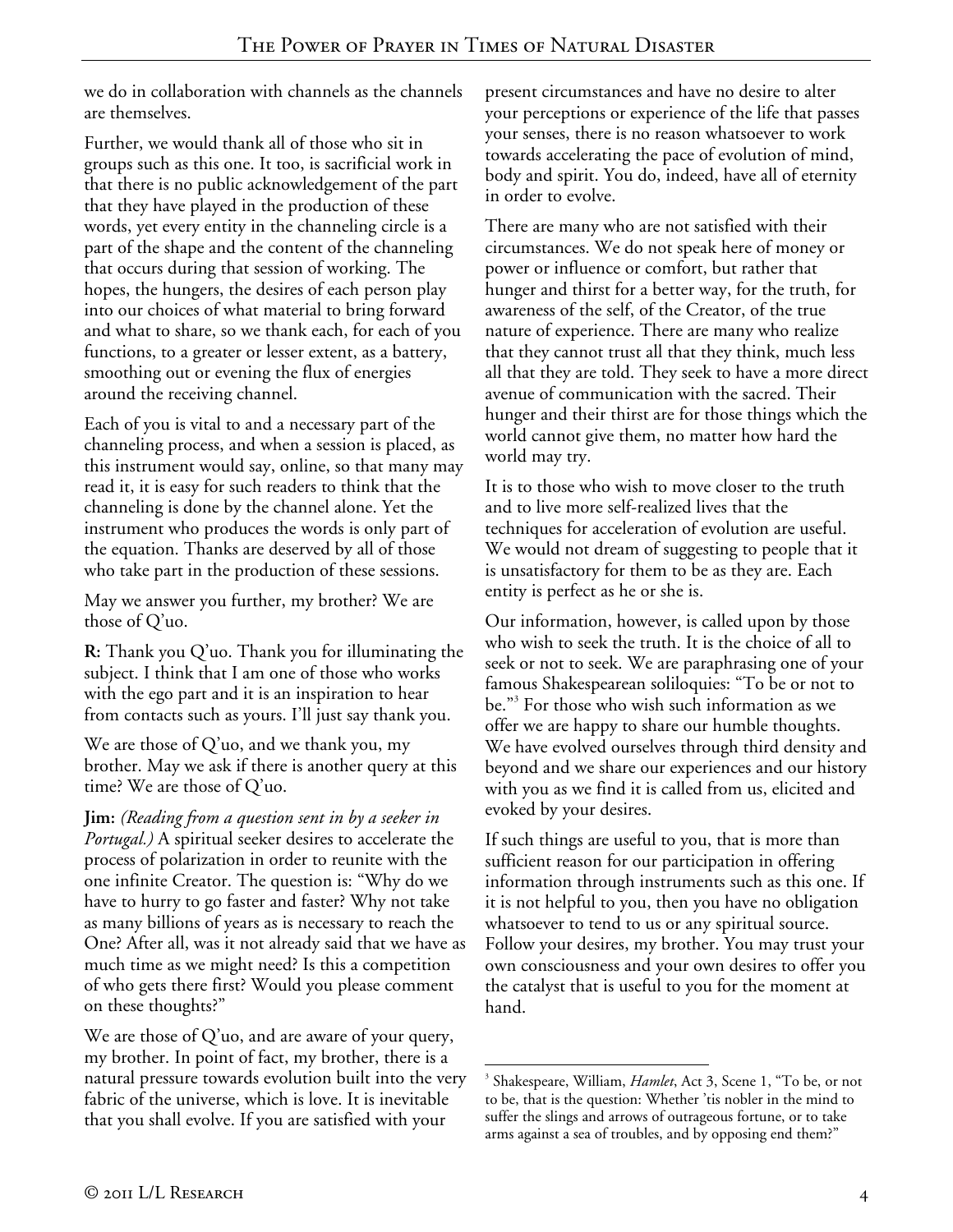We are aware that this entity is not in the physical circle and so we will not ask for a follow-up question. We would at this time ask if there is a final query for this session of working. We are those of Q'uo.

**L:** Q'uo, I have a question. For a while now I've encountered what I call "thought bombs," where a huge concept is downloaded into my head all at once—a lot like channeling but for no reason. A lot of it is very scientific stuff, things that I normally don't think about at all, that I don't really know what to do with, but [things that] could potentially be very useful—about molecules and things like that. Does this just happen at random? What would be a cause of this information coming through someone who doesn't really have the mind to process it?

We are those of Q'uo, and we thank you, my sister, for your query. My sister, although these thoughts are not random, they are also not specifically directed at you. Let us work to illuminate that statement.

You are not alone at all in having a very sensitive inner nature. There are many who have such natures. For the most part, they tend to keep them protected and defended and this tends to limit that which comes through them, yet they cannot stop the flow of information because they are doing the equivalent of listening in on party lines. There is no intention behind that, it is simply that the self that is embodied in an incarnation has the capacity to hear and thoughts are moving across the field of vision at all times if one may say such a thing without mixing metaphors.

The one known as Willie<sup>4</sup> once said that he never had to make up a melody because he simply took one out of the air. This entity was sensitive to the language of music. The one known as L is sensitive to the language of words.

My sister, there is no responsibility that is inherent in being able to hear what people are saying, whether those people be discarnate entities or entities in a physical body. If such an entity were to speak to you in the physical sense, you would be saying, "Why are you telling me this? I don't really understand what you're saying. Should I ask questions, or what?" It is

difficult to have that conversation with a disembodied voice.

We enjoy your word for those concepts that are very pregnant with meaning as "thought bombs" and our sympathy is with you and all of those who are inadvertently exposed to voices they have not requested who are offering information that is either toxic or incomprehensible.

We shall say that if one of these overheard conversations interests you, then you are capable, my sister, of tuning and challenging entities so that you may pursue the conversation. Yet we would suggest, as always, that you work only within a group so that, as we were discussing earlier, the flux of energy surrounding you does not cause you difficulties.

May we answer you further, my sister? We are those of Q'uo.

**L:** I was wondering if this particular way of information coming through has a specific source and if there is [one], is it specifically being directed at anyone or is it just kind of out there, like everything that anyone could be thinking?

We are those of Q'uo. My sister, these thoughts and all thoughts are projected from sources that are specific and individualized, yet they are not directed towards anyone, but rather exist because of the interest of many through a substantial period of what you call time so that there are energies that are essential to that particular concern that collect. The projection of this information is sometimes the result of many entities seeking, calling forth a stream of information on this particular subject, and these streams are all about one at all times.

### *(Side one of tape ends.)*

# *(Carla channeling)*

It is part of the unseen environment that surrounds you. We may say, indeed, it is similar to the population of microscopic entities that is all about you. It is an eye-opening experience to look through one of your microscopes and see the many living creatures that exist on skin, in water, on every surface, and for so many, many interrelated reasons you can see that the inside population is not personal to you. It is general to all. The microscopic life is not drawn to you because of your personality. It is drawn to you because of its function as one who cleans up

<sup>&</sup>lt;u>.</u> <sup>4</sup> Willie is Willie Nelson, the country and western singer and prolific songwriter for the pop genre as well.